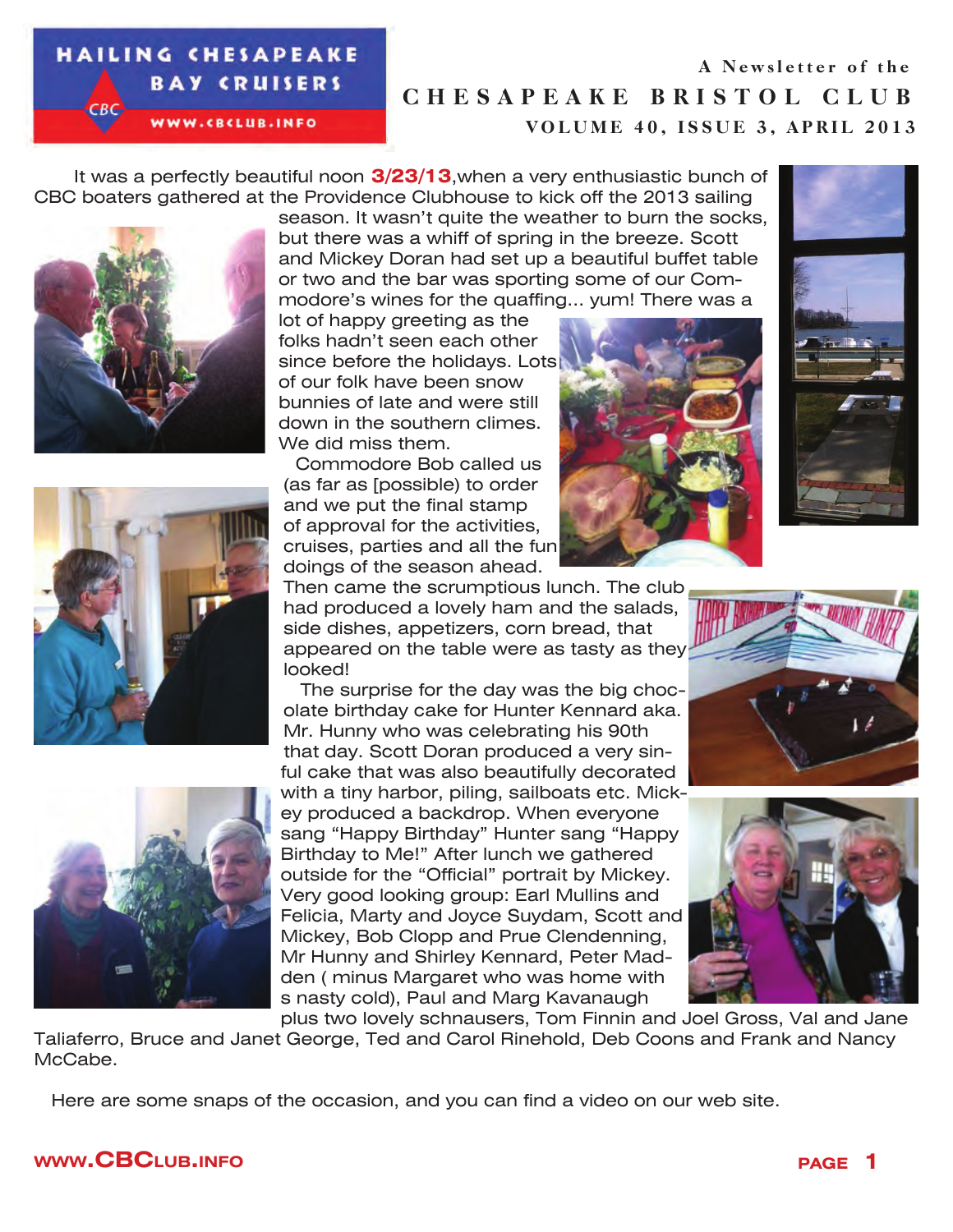## **CLIP THIS CALENDAR OUT AND MARK THESE DATES DOWN**   $\bigcirc$ **YOU WON'T WANT TO MISS A SINGLE EVENT**

### CALENDAR OF EVENTS FOR THE CBC SAILING SEASON OF 2013

| January 19-         |                                      |
|---------------------|--------------------------------------|
| February 2nd-       |                                      |
| February (latter) - | The Doldrums Parties North and South |
| March 23-           |                                      |
| April 21st-         |                                      |
| May 11-12th-        | The Shakedown Cruise                 |
| May 25-27th-        |                                      |
| June 15-16th-       |                                      |
| July 1-14th.        | The July 4th Cruise & Summer Cruise  |
| August 17th-        |                                      |
| September 7th -     |                                      |
| September 7-16th-   |                                      |
| September 16st-     |                                      |
| September 21st-     |                                      |
| October 5th-        |                                      |
| November 9th-       |                                      |

### **A HEARTY WELCOME ABOARD TO FOUR NEW MEMBERS, AND THEIR TWO BOATS JOHN & KATHRYN GORSKI WITH THEIR "SLEIJRIDE" AND BILL AND JANE CAHILL WITH THEIR "KELSEY" LETS HOPE WE WILL SEE THEM VERY SOON AT LOTS OF EVENTS.**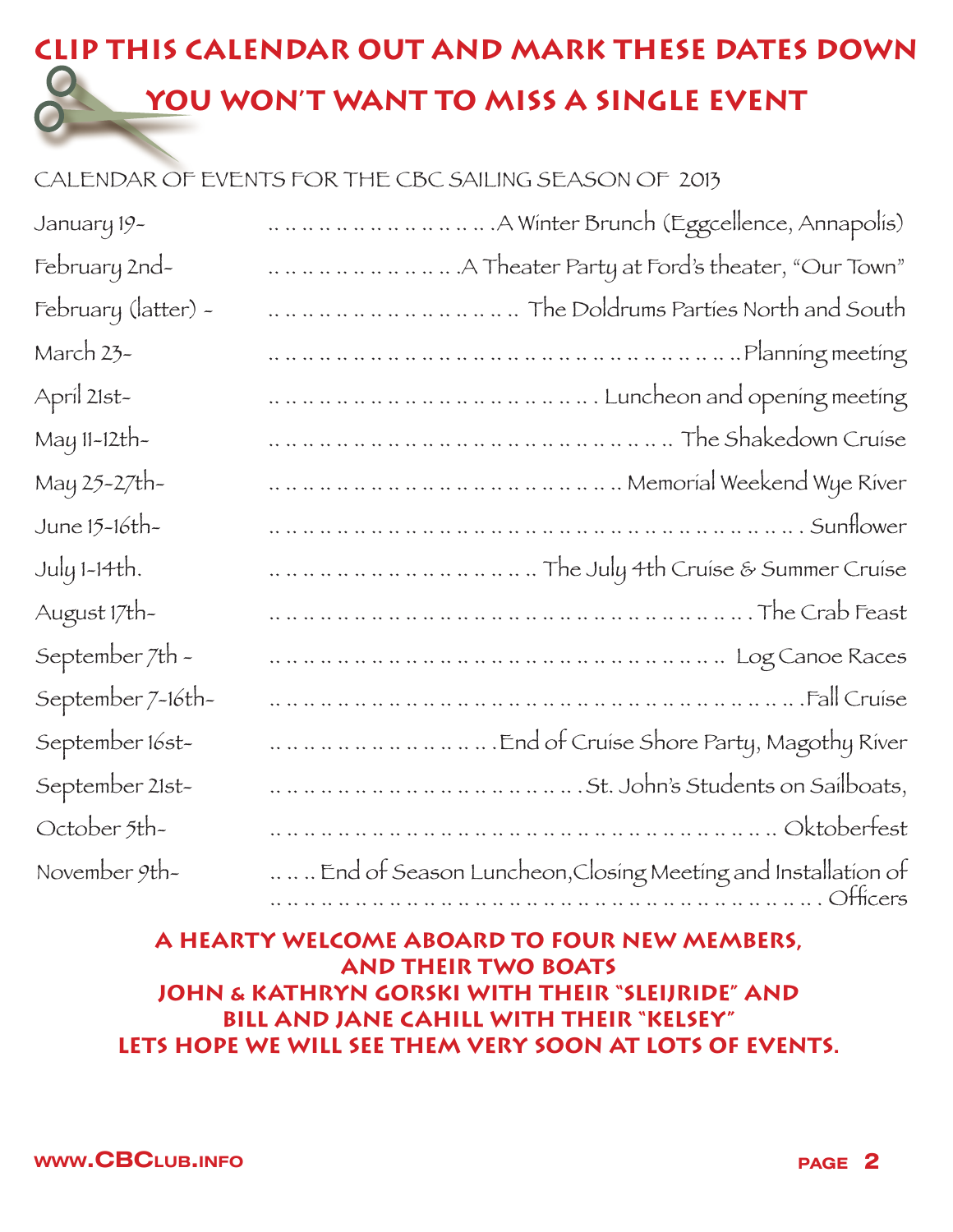## **CBC Spring Luncheon** Sunday April 21, 2013 Cafe Mezzanotte 760 Richey Highway, (Rt.2) Severna Park MD 21146

**HAPPY HOUR AT NOON Cash Bar** zvith Antipasti: Calamari & **Bruschetta Napolitana** 

\$32 per person. cash or check payable to CBC at the door. This includes gratuity for meal service (but not for bar)

Invite a future member at CBC 2013 DIRECTORIES

# **LUNCHEON MENU** Served at 1:00 p.m.

and LOUNGE

Mixed Green Salad **ENTREE:** (Select from a memu at the table). Risotto Primaverafresh mixed vegetables, creamy risotto, rousted pepper ragaut

Chicken Principessa chicken breast with lump crabmeat, roasted peppers, scampi sauce served with mozzarella mashed potatoes and mixed julienne vegetables

### Salmon Picatta-

fresh pan seared salmon with capers in a white wine lemon butter sauce served with mozzarella mashed potatoes and mixed julienne vegetables

### Tornado Marsala -

six ounce filet, mushrooms marsala wine reduction served with mozzarella mashed potatoes and mixed julienne vegetables

#### **DESSERT:**

Cannoli and New York Cheesecake

**ALL NON ALCHOLIC BEVERAGES INCLUDED** 

Reservations must be made no later than 14 April! Call Bruce or Janet George at 443 203 6900 or email bfjegeorge@comcast.net